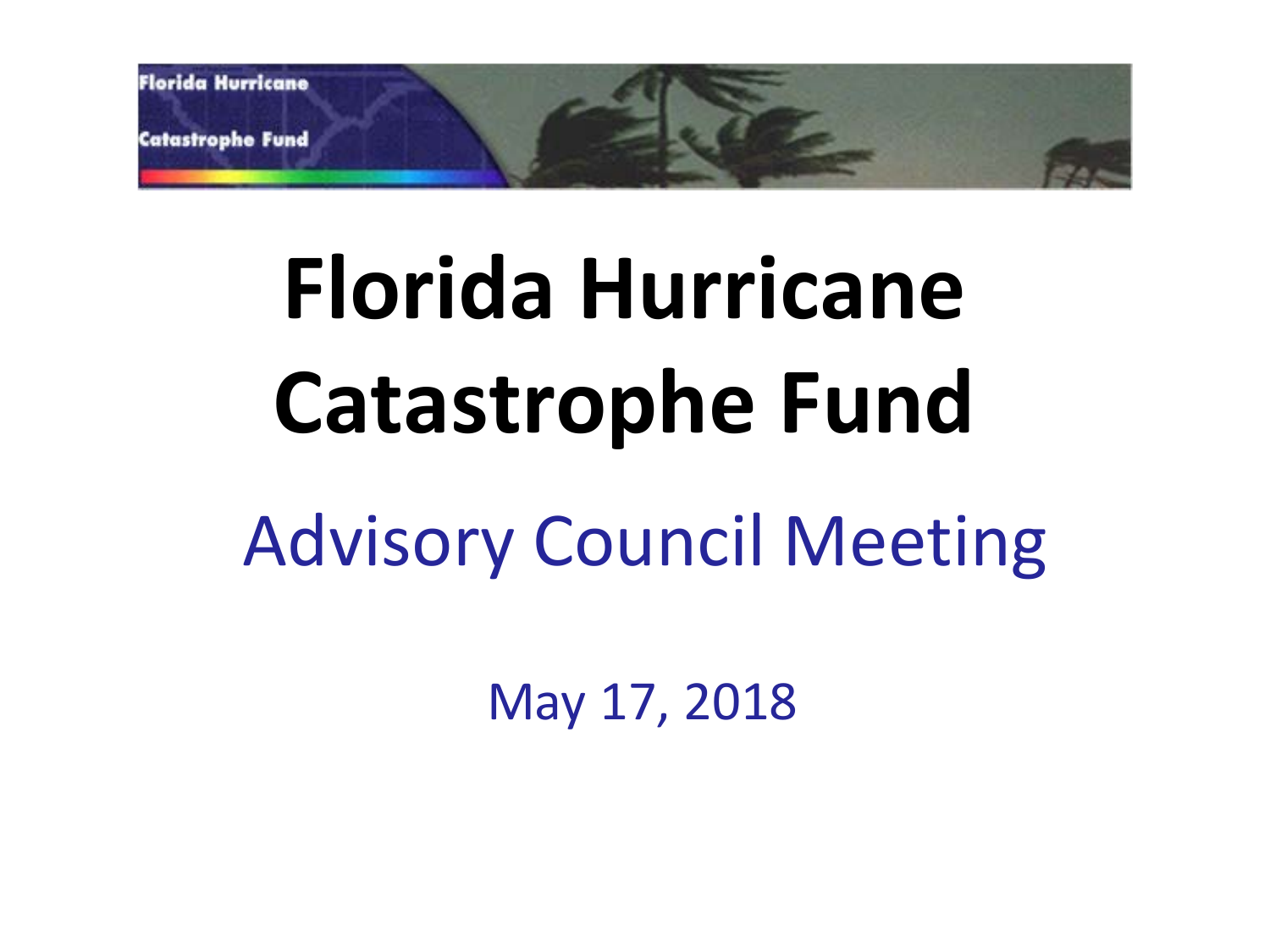# **Introductory Comments**

- 1. Meeting called to order & opening comments David Walker, Chair
- 2. Roll call David Walker, Chair
- 3. Approval of March 21, 2018 Minutes David Walker, Chair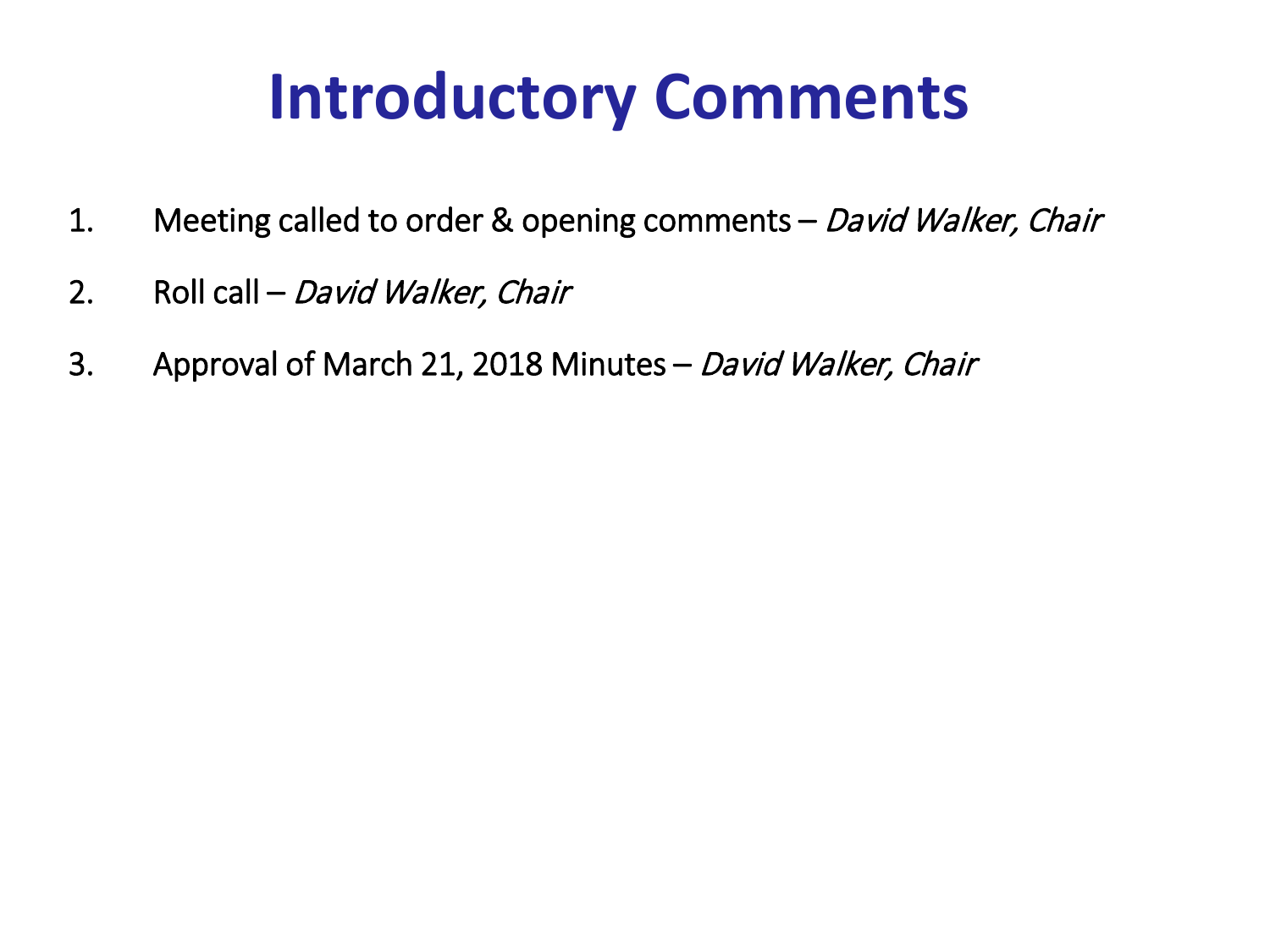## **Agenda**

- 1. Call Meeting to Order David Walker, Chair
- 2. Roll Call David Walker, Chair
- 3. Approval of March 21, 2018 Meeting Minutes David Walker, Chair
- 4. Financial Market Update and Presentation of the Draft May 2018 Estimated Claims Paying Capacity – Kapil Bhatia, Raymond James & Associates, Inc.
- 5. Vote to Approve the May 2018 Claims Paying Capacity Estimates David Walker, Chair
- 6. FHCF Chief Operating Officer's Report Anne Bert
- 7. Schedule & Agenda for Next Meeting Anne Bert
- 8. Audience Comments/Closing Remarks/Adjourn David Walker, Chair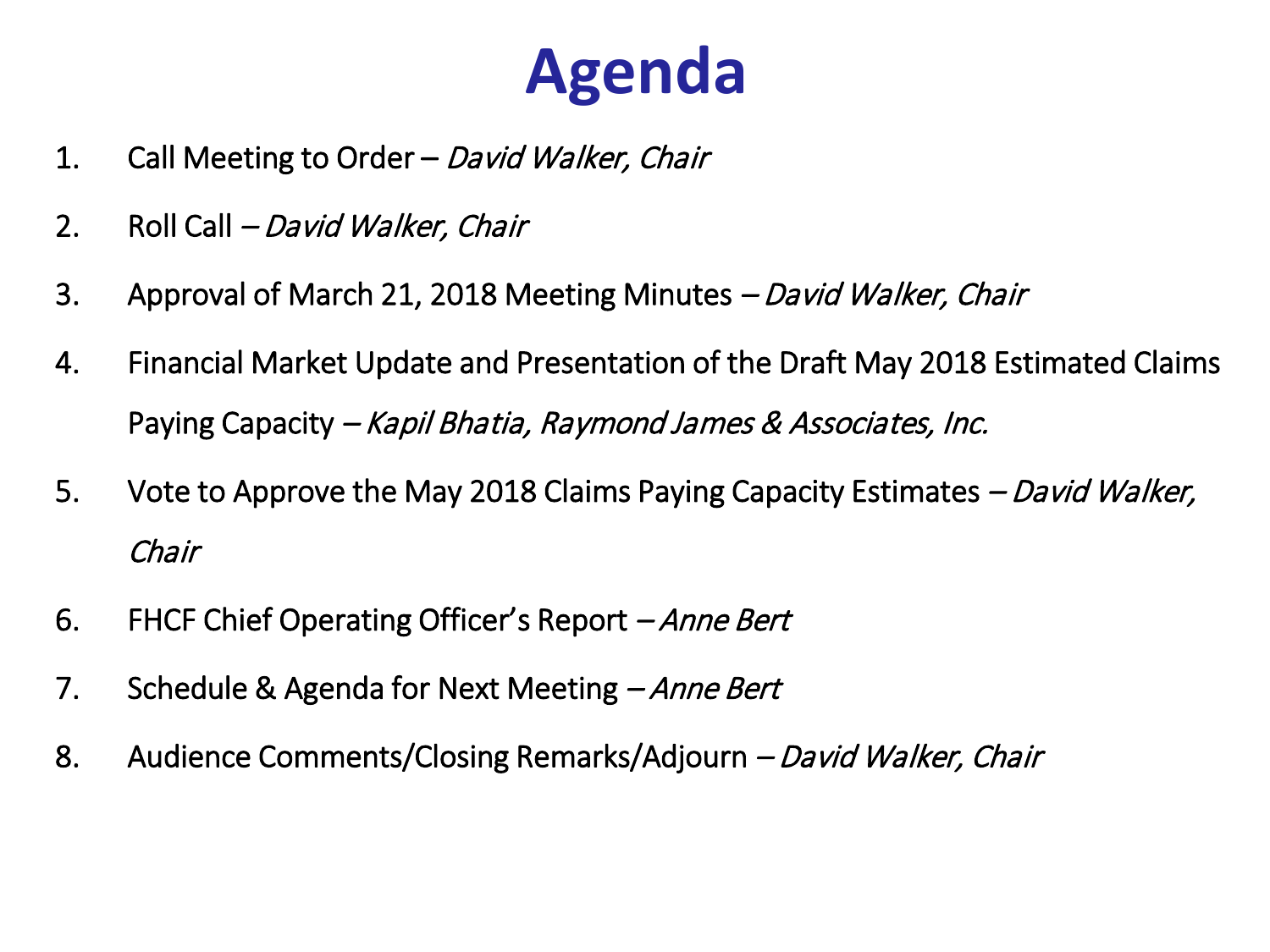### **4. Financial Market Update and Presentation of the Draft May 2018 Estimated Claims Paying Capacity**

*-- Kapil Bhatia, Raymond James & Associates, Inc.*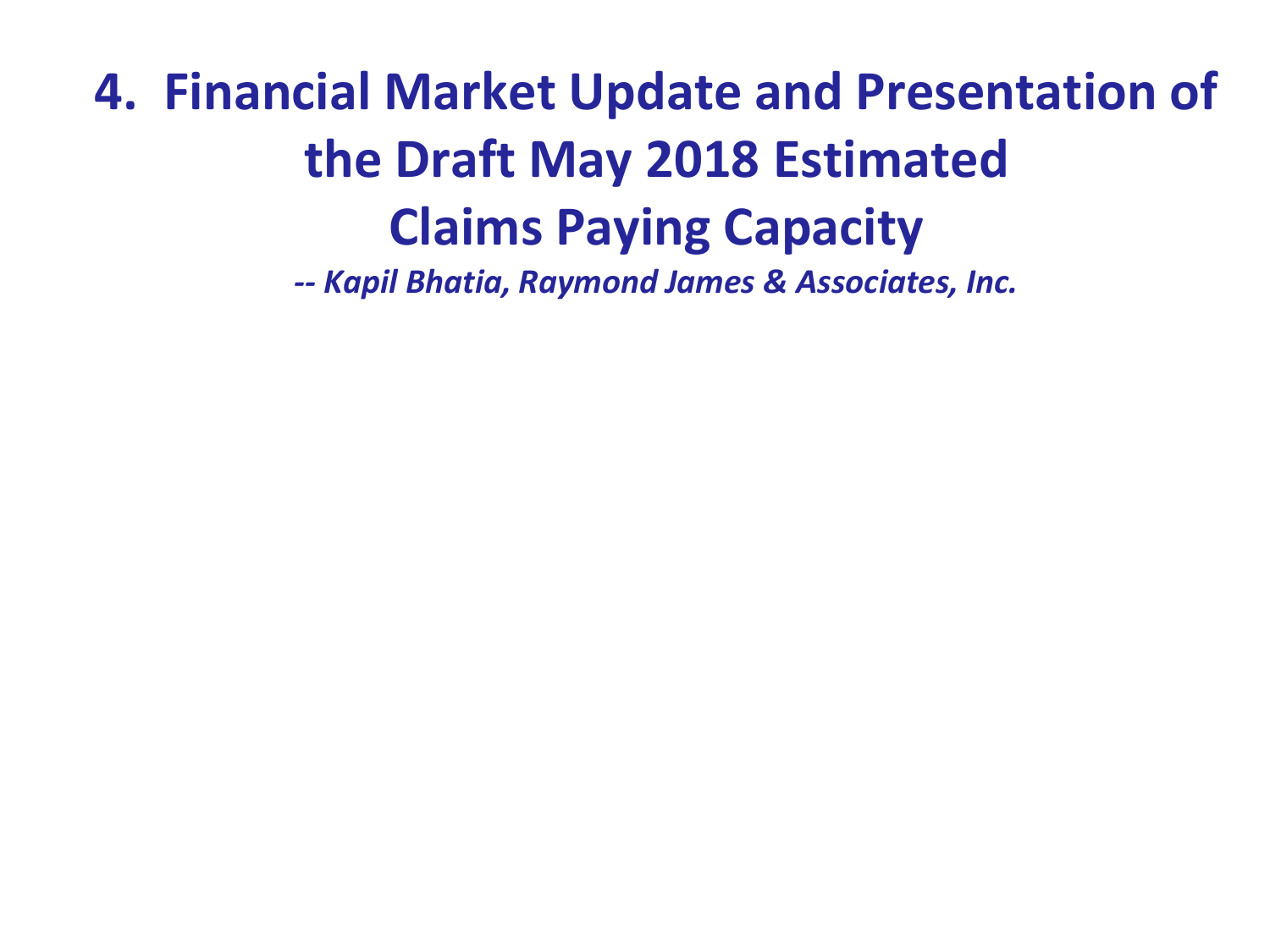### **5. Vote to Approve the May 2018 Claims Paying Capacity Estimates**

*-- David Walker, Chair*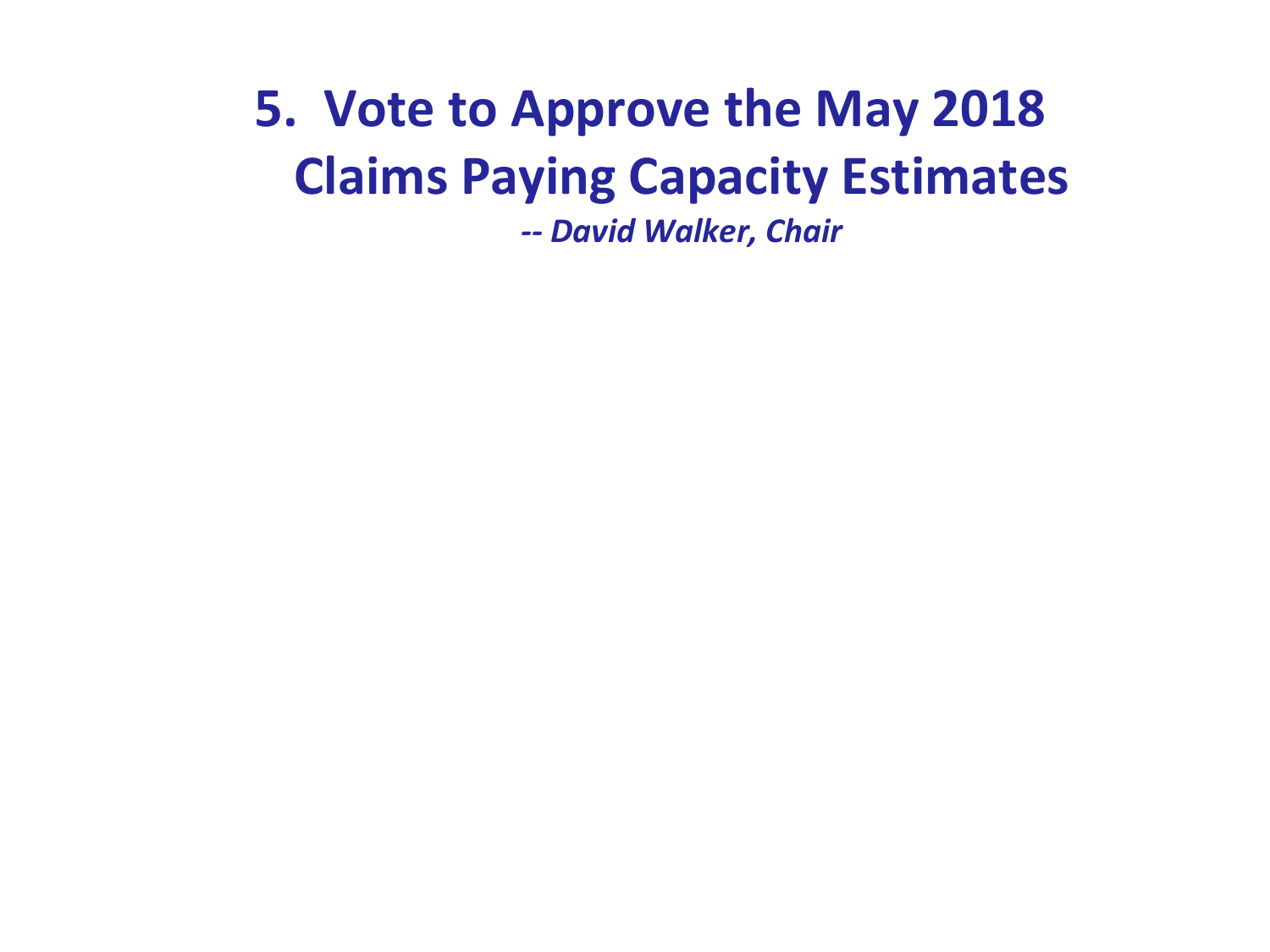# **6. FHCF Chief Operating Officer's Report --** *Anne Bert*

- A. 2017 Hurricane Season Loss Reimbursement Update
- B. 2018-2019 Contract Year FHCF Structure
- C. Report, "Then And Now: Florida's Property Insurance Crisis After 25 Years"
- D. Recent Activities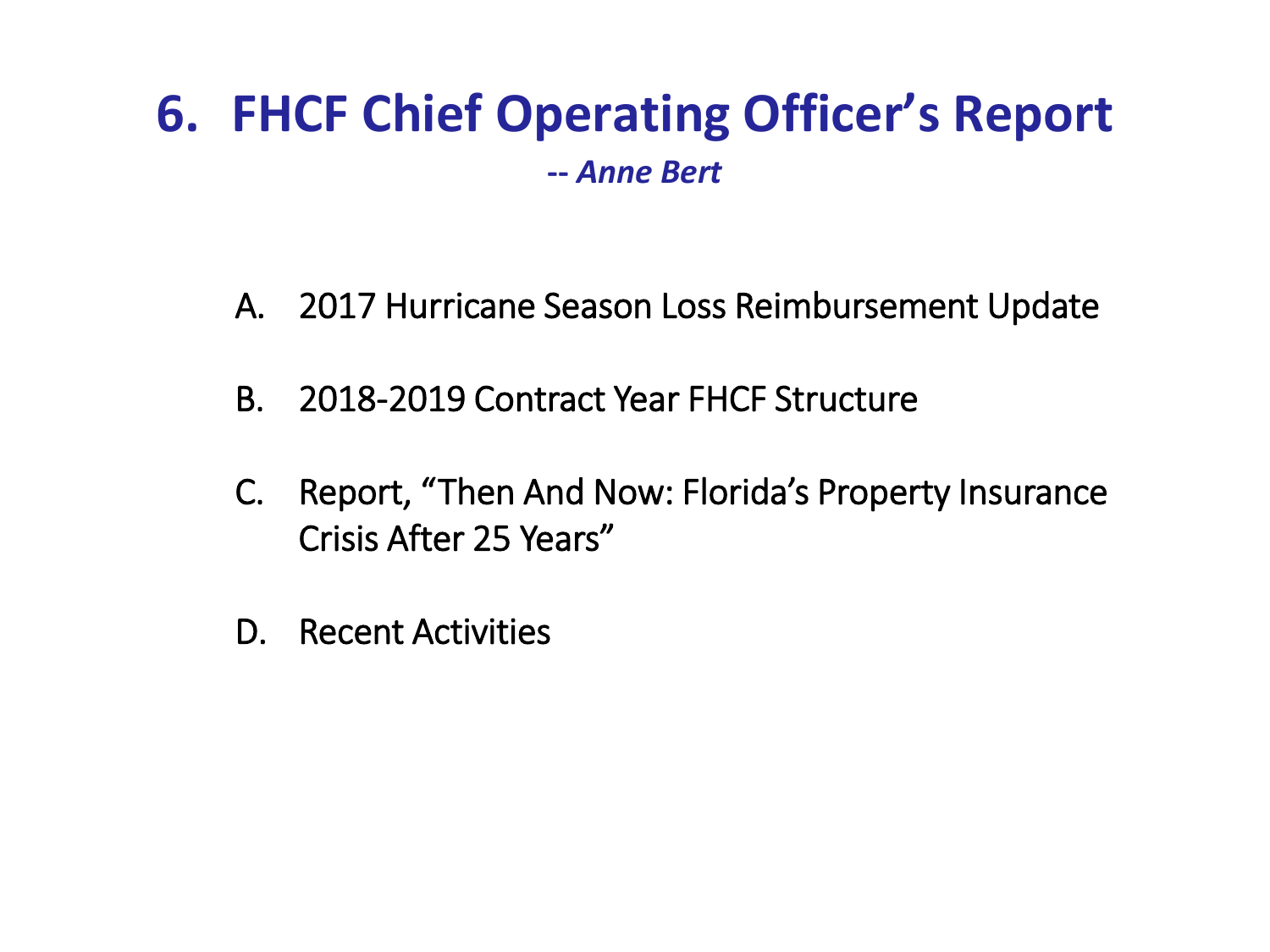# **2017 Hurricane Season Loss Reimbursement Update**

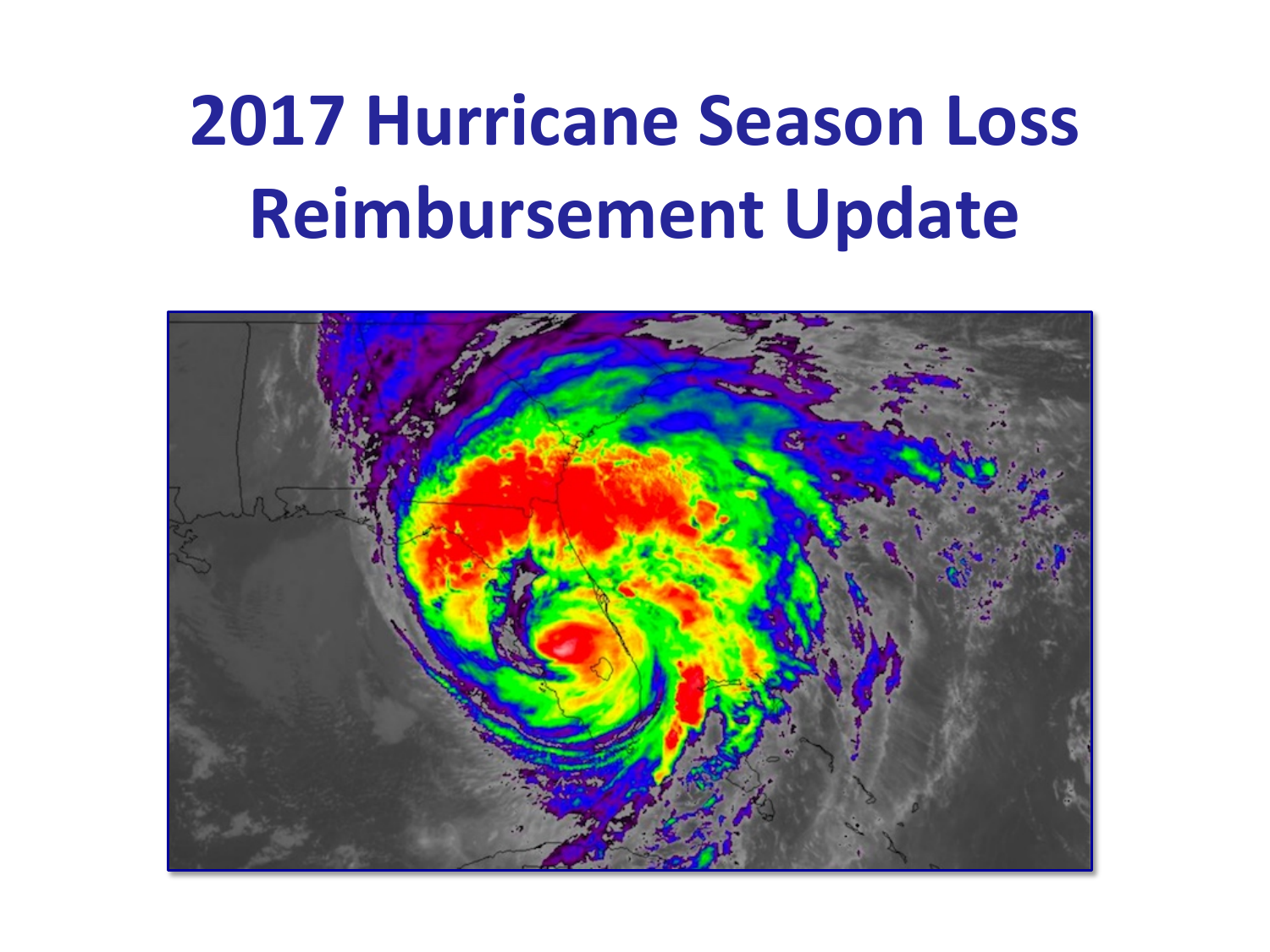# **HURRICANE IRMA LOSSES as of 5/10/18**

**For Illustration Purposes Only**

### **Industry The FHCF**

**Total Incurred Residential Loss**  \$8.026 Billion

**Reported Losses**  \$7.498 Billion 93.4%

**Paid Losses**  \$4.954 Billion 61.7%

**Total Incurred Residential Loss**  \$2.040 Billion

**Reported Losses**  \$1.693 Billion 83.0%

**Paid Losses**  \$0.398 Billion 19.5%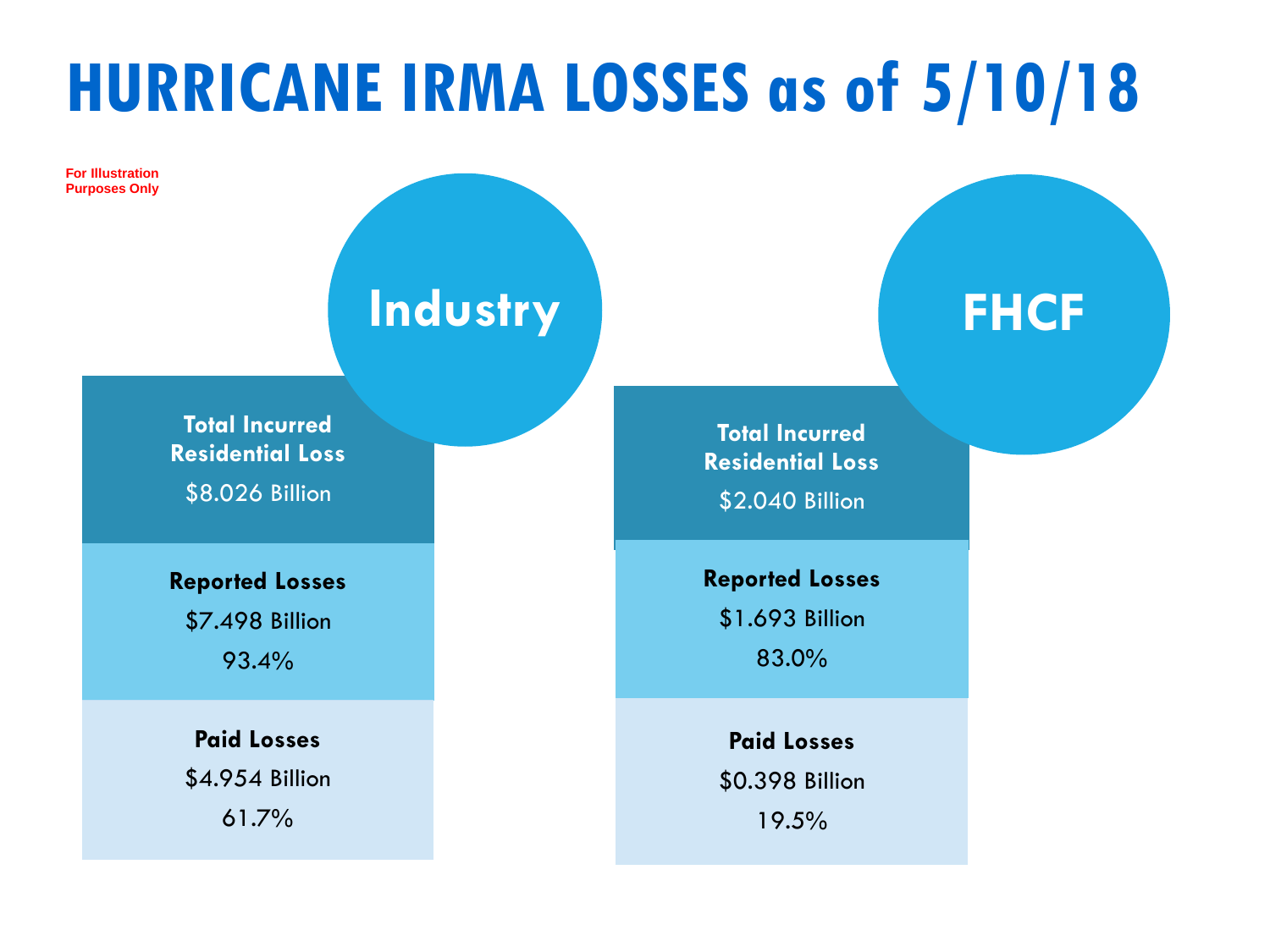

| Year  | <b>FHCF Paid</b> | <b>Reported Industry</b><br>Paid in FL* | % of Reported<br>Paid In FL |
|-------|------------------|-----------------------------------------|-----------------------------|
| 1995  | 13,000,000       | 2,000,000,000                           | 0.7%                        |
| 2004  | 3,859,300,050    | 15,859,709,655                          | 24.3%                       |
| 2005  | 5,535,996,111    | 11,645,733,031                          | 47.5%                       |
| 2017  | 398,000,000      | 4,954,000,000                           | 8.0%                        |
| Total | 9,806,296,161    | 34,459,442,686                          | 28.5%                       |

\* Does not reflect the total value of FL residential losses, as insurers do not report losses to the FHCF after they have reached their coverage limit.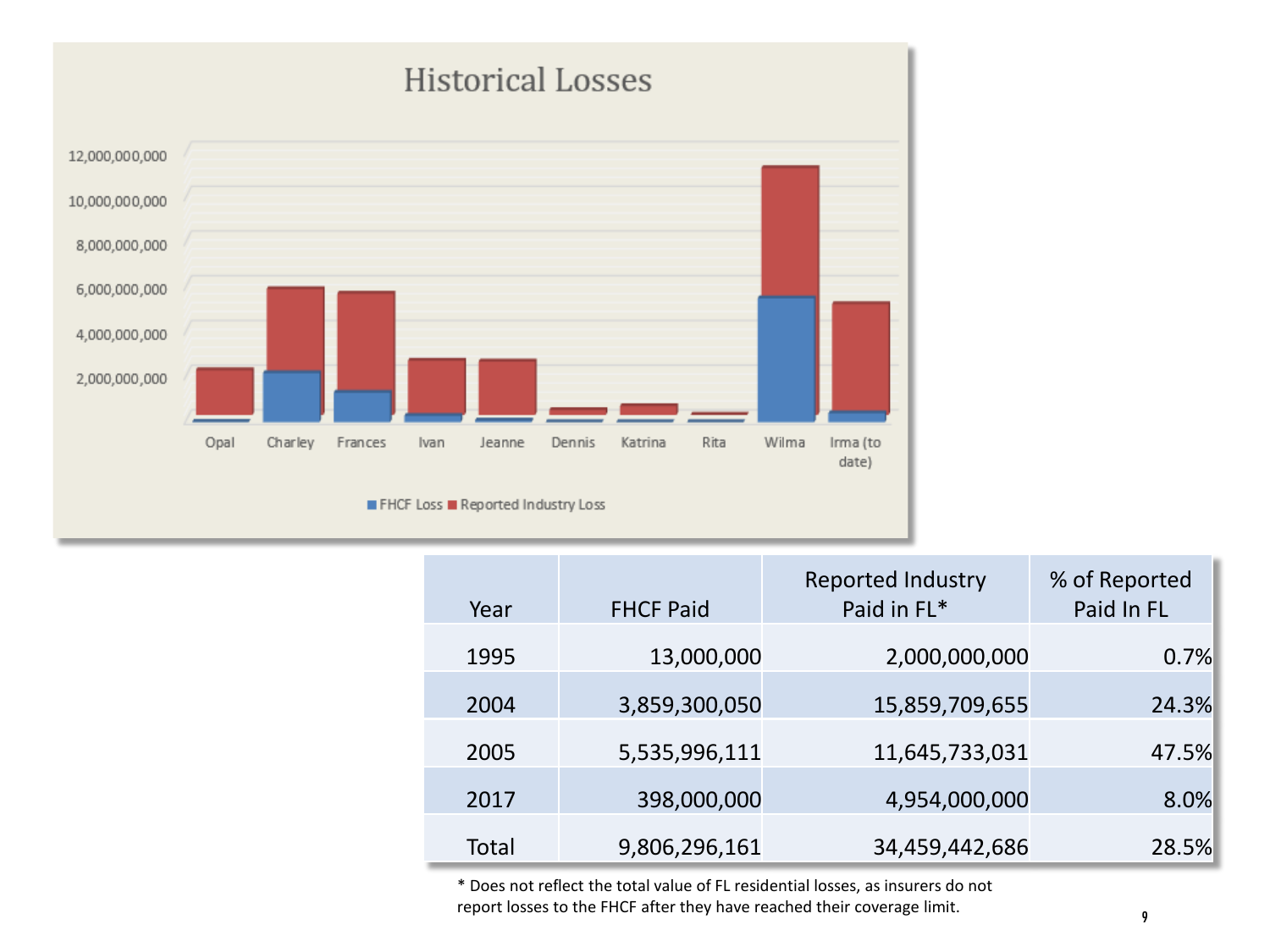

**Represents industry losses. FHCF probabilities are lower at the top loss levels and higher at the lower loss levels. All insurers would need to reach their maximum coverage limit in order to exhaust the last billion of FHCF Coverage. Insurers can trigger coverage below the industry retention.**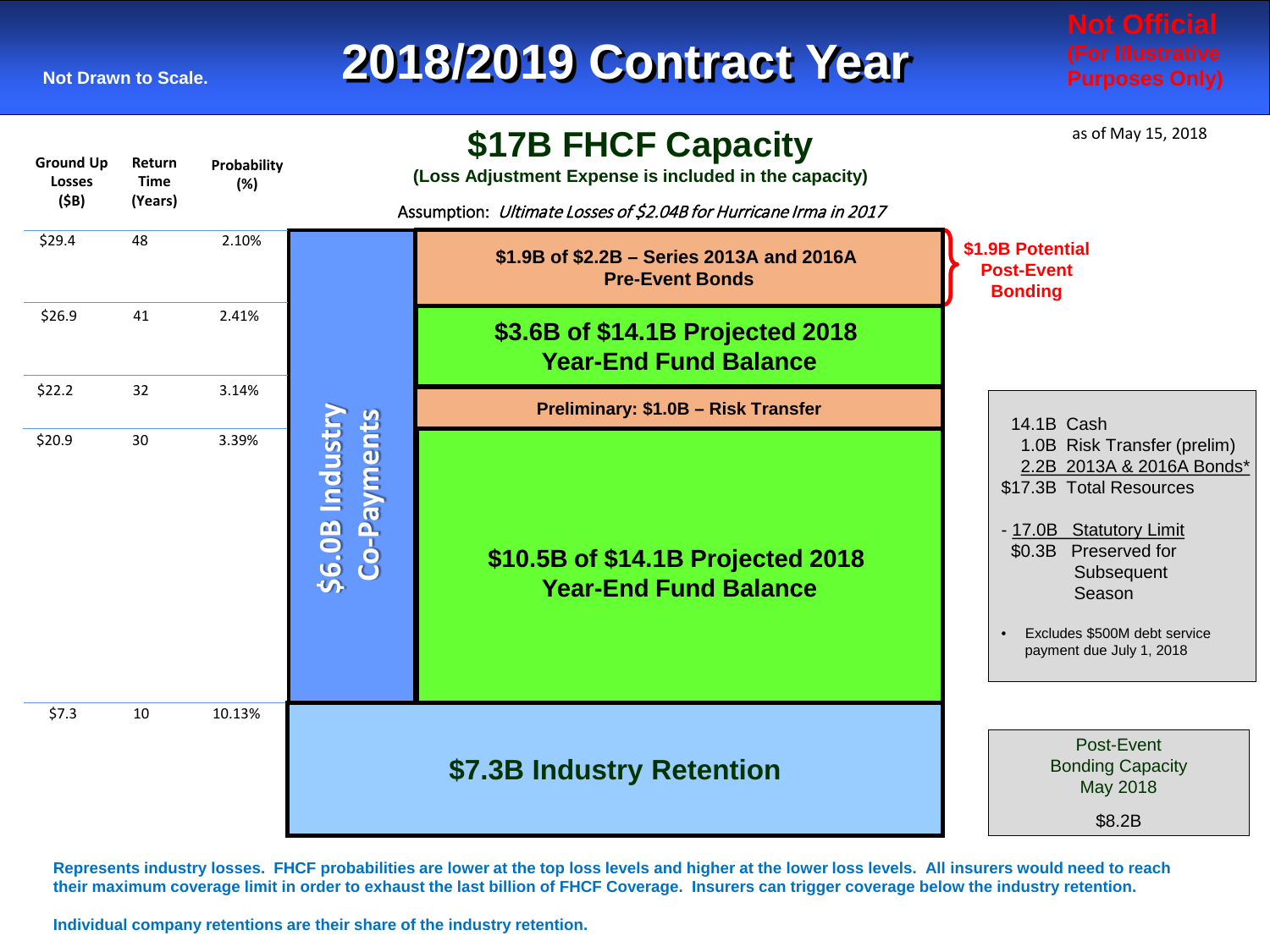#### **2019/2020 Subsequent Season**

**Preliminary Estimates**

#### **\$17B FHCF Capacity**

as of May 15, 2018

**(Loss Adjustment Expense is included in the capacity)**

Assumption: No loss in prior year

|  |                                | \$1.0B - Series 2013A Pre-Event Bonds                                                                                                                                                                                                                                                                                                                                                |                                                                                                                                                                                                               |
|--|--------------------------------|--------------------------------------------------------------------------------------------------------------------------------------------------------------------------------------------------------------------------------------------------------------------------------------------------------------------------------------------------------------------------------------|---------------------------------------------------------------------------------------------------------------------------------------------------------------------------------------------------------------|
|  | \$6.0B Industry<br>Co-Payments | \$650M - Series 2016A Pre-Event Bonds                                                                                                                                                                                                                                                                                                                                                |                                                                                                                                                                                                               |
|  |                                | \$15.3B Projected 2019<br><b>Year-End Fund Balance</b>                                                                                                                                                                                                                                                                                                                               | 15.30B Cash<br>1.65B 2013A & 2016A Bonds*<br>\$16.95B Total Resources<br>- 17.00B Statutory Limit<br>\$0.05B Potential Bonding<br><b>Needed</b><br>* Excludes \$550M debt service<br>payment due July 1, 2019 |
|  |                                | \$7.3B Industry Retention                                                                                                                                                                                                                                                                                                                                                            | Post-Event<br><b>Bonding Capacity</b><br>May 2018<br>\$8.2B                                                                                                                                                   |
|  |                                | Represents industry losses. FHCF probabilities are lower at the top loss levels and higher at the lower loss levels. All insurers would need to reach<br>their maximum coverage limit in order to exhaust the last billion of FHCF Coverage. Insurers can trigger coverage below the industry retention.<br>Individual company retentions are their share of the industry retention. |                                                                                                                                                                                                               |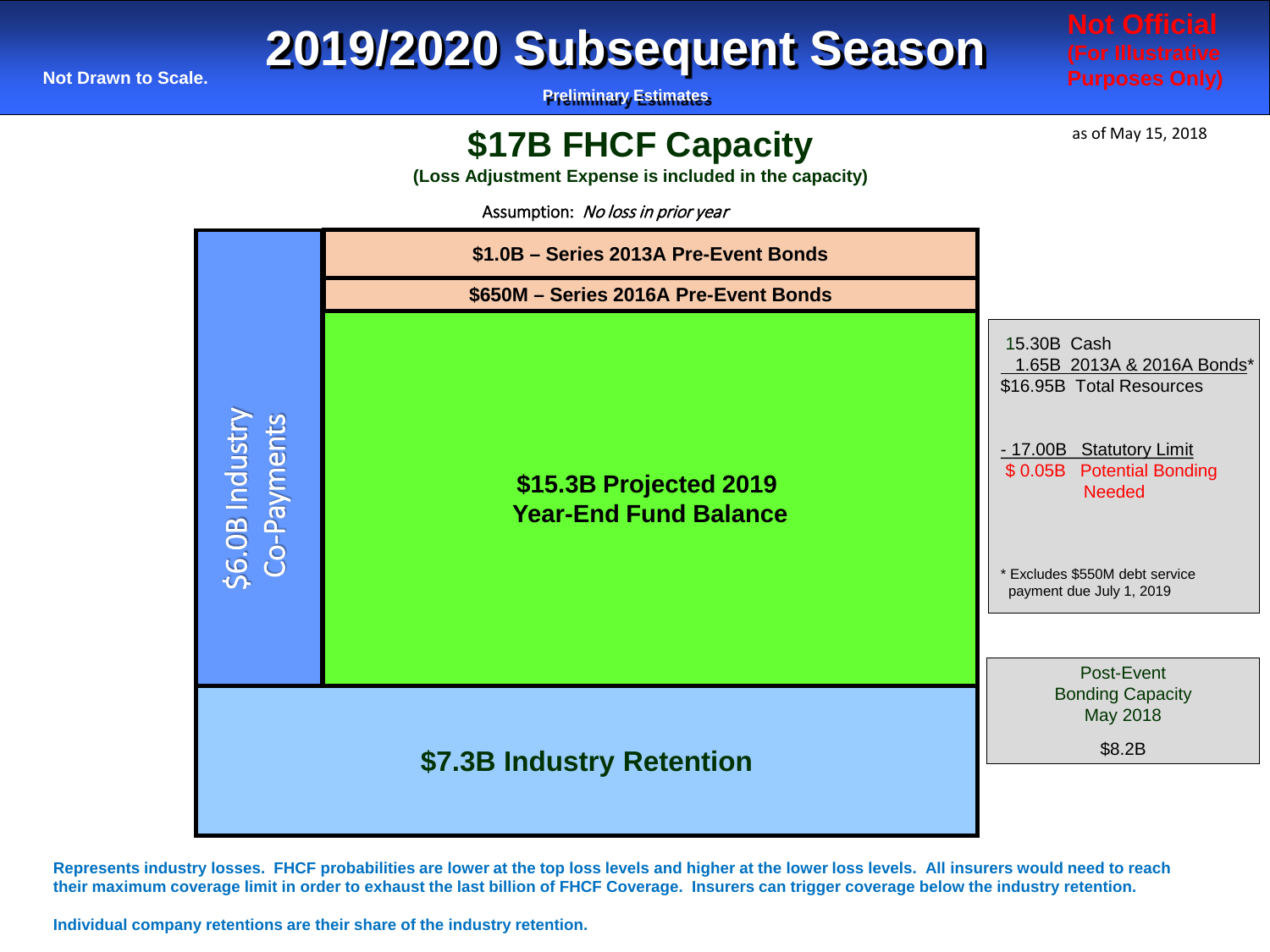#### **2019/2020 Subsequent Season**

**Preliminary Estimates**

#### **\$17B FHCF Capacity**

as of May 15, 2018

**(Loss Adjustment Expense is included in the capacity)**

Assumption: Preserved all Pre-Event Bonds after total loss in prior year



- **Represents industry losses. FHCF probabilities are lower at the top loss levels and higher at the lower loss levels. All insurers would need to reach their maximum coverage limit in order to exhaust the last billion of FHCF Coverage. Insurers can trigger coverage below the industry retention.**
- **If Pre-Event bond proceeds are used and replaced with Post-Event bonds, the total potential bonding needed would be \$15.9 billion (\$14.25B + \$1.65B).**
-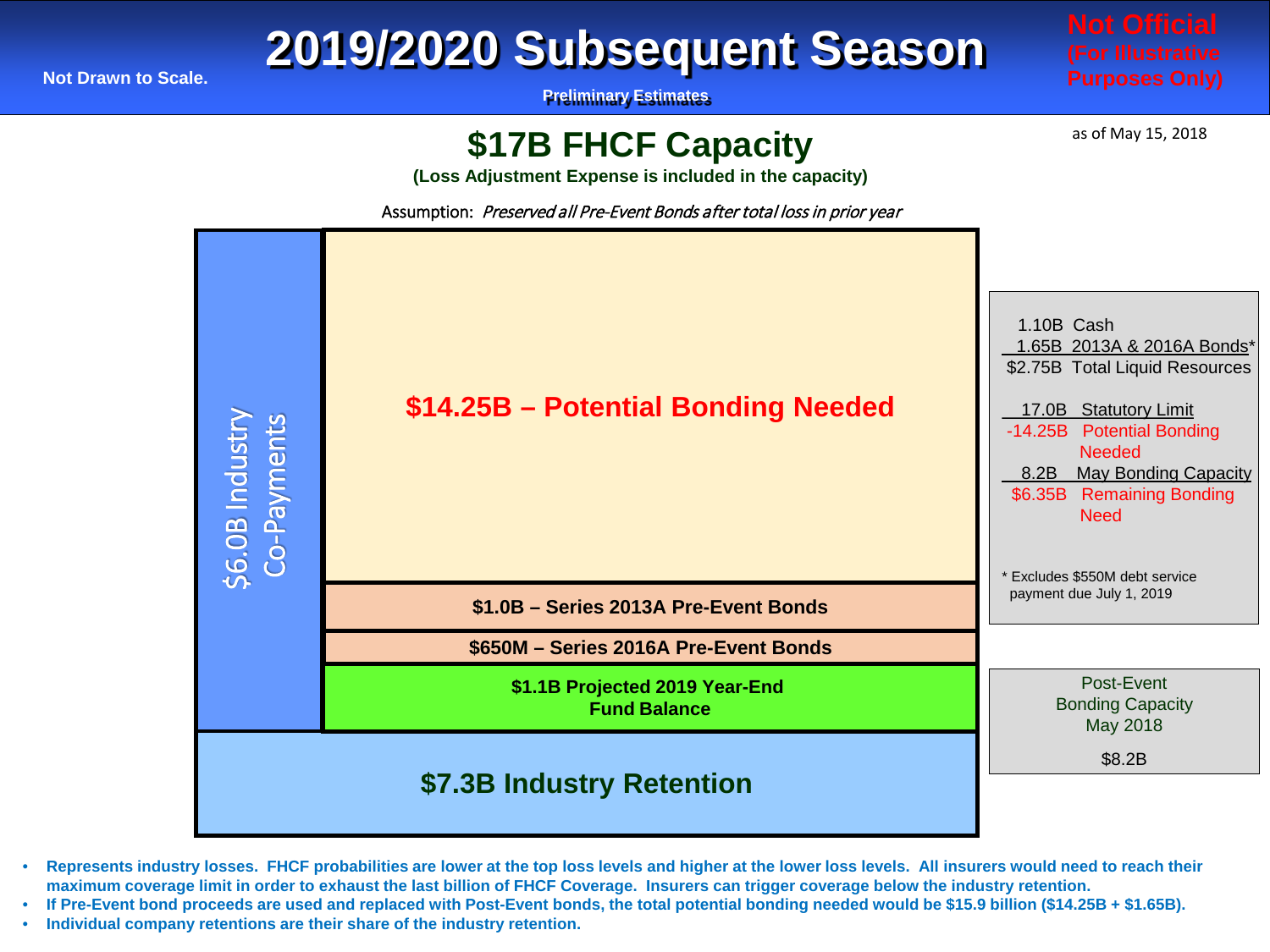

#### **Then And Now:**

#### **Florida's Property Insurance Crisis After 25 Years**

- The FHCF was created 25 years ago as one part of Florida's effort to alleviate a crisis in property insurance that was seen as threatening the entire Florida economy.
	- Other efforts included creation of a residual market for residential property insurance (which eventually became Citizens), regulatory changes, use of hurricane models for ratemaking, financial support for homegrown property insurers, mitigation funding, and strong, well-enforced building codes.
- Relief or cure?
	- How do things look 25 years later? Have these efforts succeeded in alleviating the crisis? Has the crisis been cured, or do its underlying causes persist?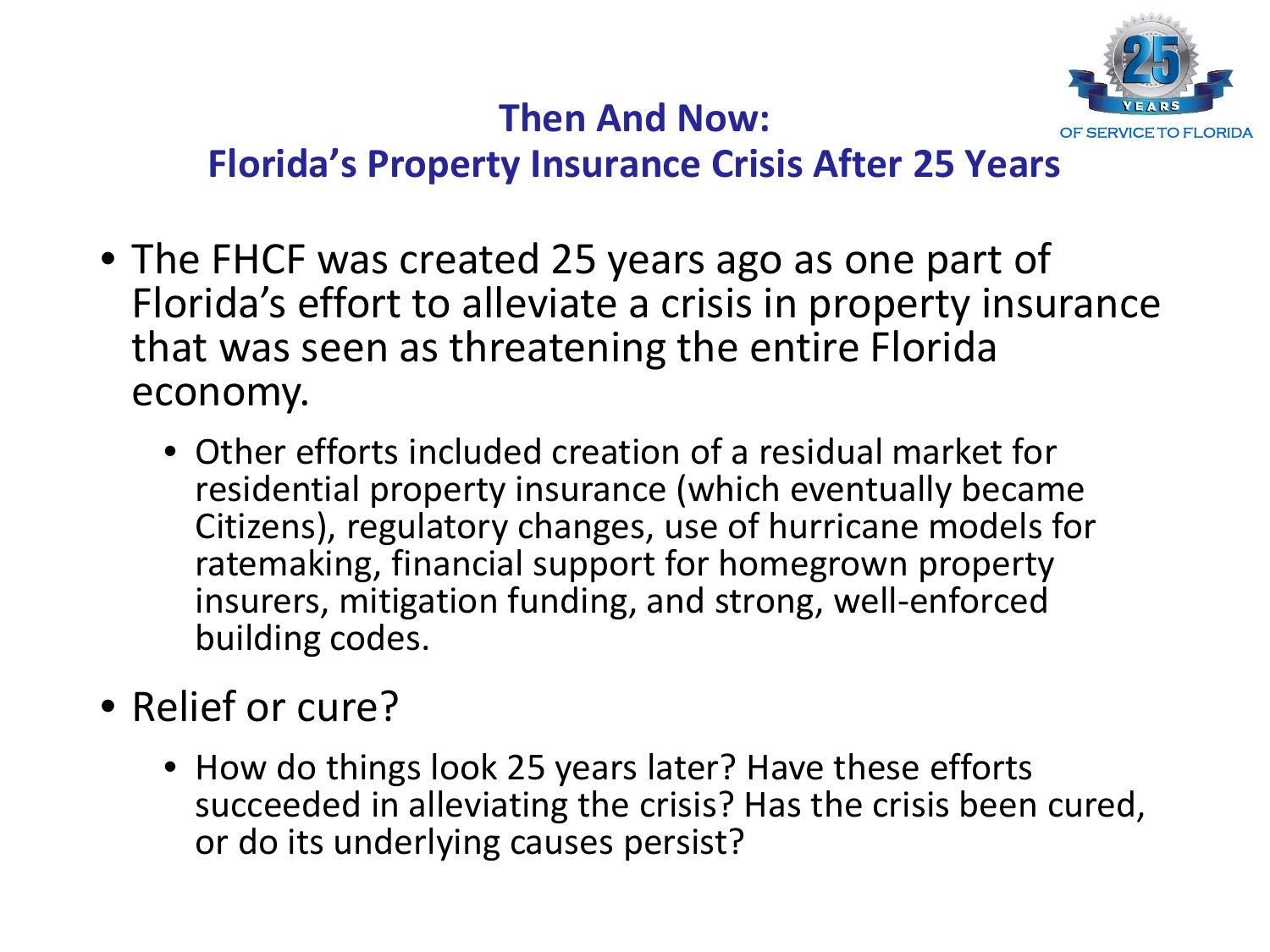- Hurricane Andrew, the first major hurricane to hit Florida in 27 years, resulted in losses that greatly exceeded industry expectations.
	- Over \$10 billion of residential losses dwarfed prior estimates.
	- 3 insurers had losses in excess of \$1 billion.
	- 20 insurers lost 10% of their surplus or more, and 10 insurers lost 30% of their surplus or more.
	- At least 10 insurers became insolvent as a result of the hurricane.
	- FIGA had to issue \$500 million worth of bonds to pay losses of insolvent insurers.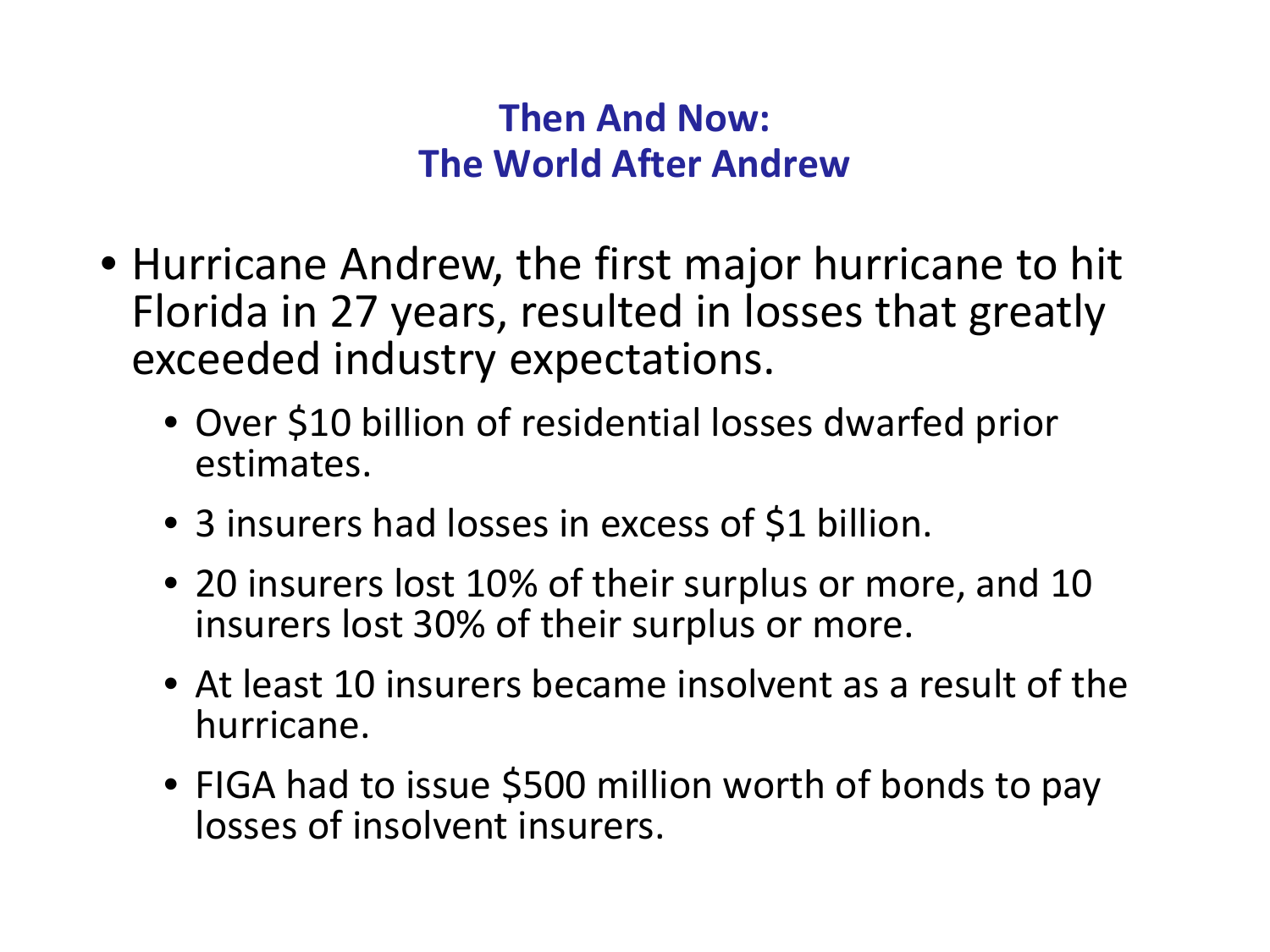- Hurricane Andrew destabilized the property insurance market.
	- Insurers threatened massive cancellations and nonrenewals. 44 insurers had announced plans to fully or partially withdraw from Florida, placing at least 840,000 policies at risk.
	- Large insurers reported that sufficient amounts of catastrophic reinsurance were not available at any price, and the cost for what was available had increased dramatically.
	- There was a general consensus that rates were grossly inadequate, but no consensus as to how to address the problem.
		- In 1992, insurers collected \$1.1 billion in direct written premium statewide for homeowners' policies. Andrew losses for homeowners' policies were \$10.2 billion.
		- Hurricane models were in their infancy, and very controversial.
	- Many insurers perceived that their continued presence in Florida was a threat to their survival.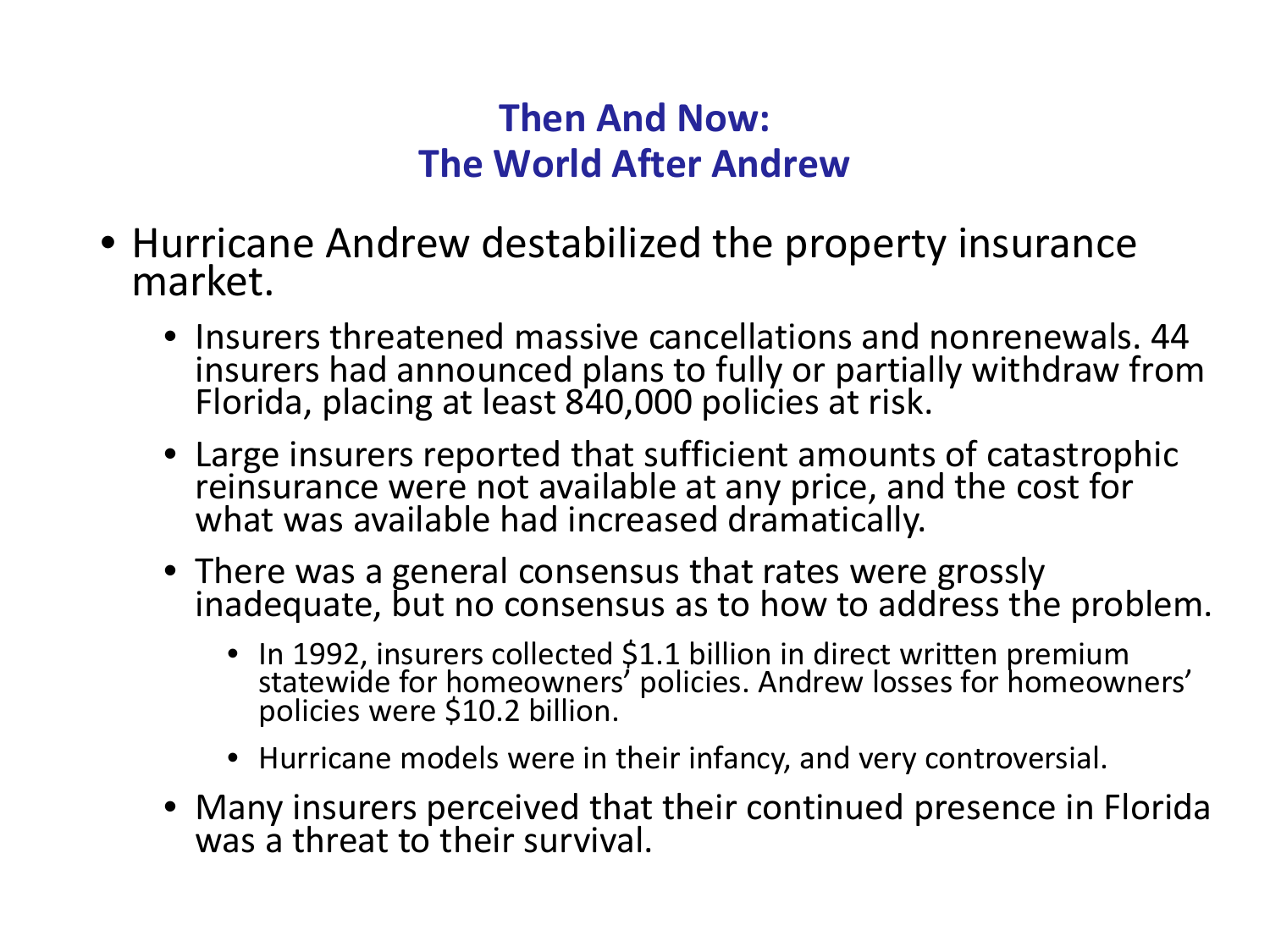• In June 1995, almost three years after Hurricane Andrew, a Florida legislative staff report described the continuing problem:

"Since Hurricane Andrew struck southern Dade County on August 24, 1992, the Florida property insurance market has become the most unstable in the United States, marked by:

- General unavailability of new property insurance coverage, except from a statecreated insurer, in some parts of the state;
- Limited availability of new property insurance coverage in most other areas of the state;
- The express desire of many property insurers to leave or to sharply reduce their writings in the Florida market;
- Nonrenewal of substantial numbers of property insurance policies, especially in the most hurricane prone areas of the state…"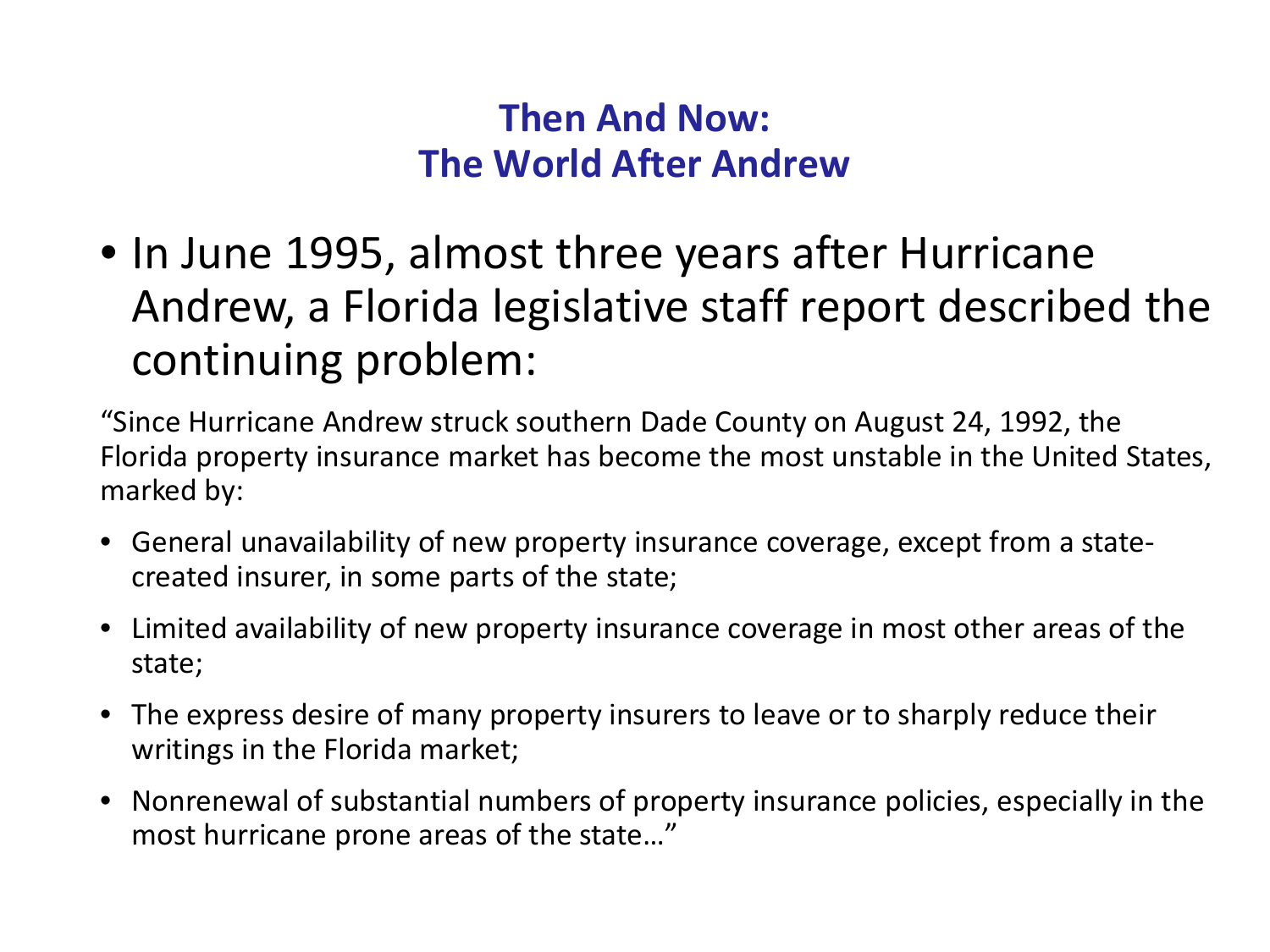- According to the Office of Insurance Regulation ("The Property Insurance Market in Florida 2004: The Difference a Decade Makes"), these were the lessons learned from Andrew:
	- The storm that could not happen did.
	- Florida got lucky.
	- Rates were inadequate.
	- Surplus and capital were inadequate.
	- It might be prudent to consider developing true pre-event catastrophic reserves. (Current regulation and tax law prevent this from occurring in the US market.)
	- Public/private cooperation was needed to provide risk protection to the citizens of Florida.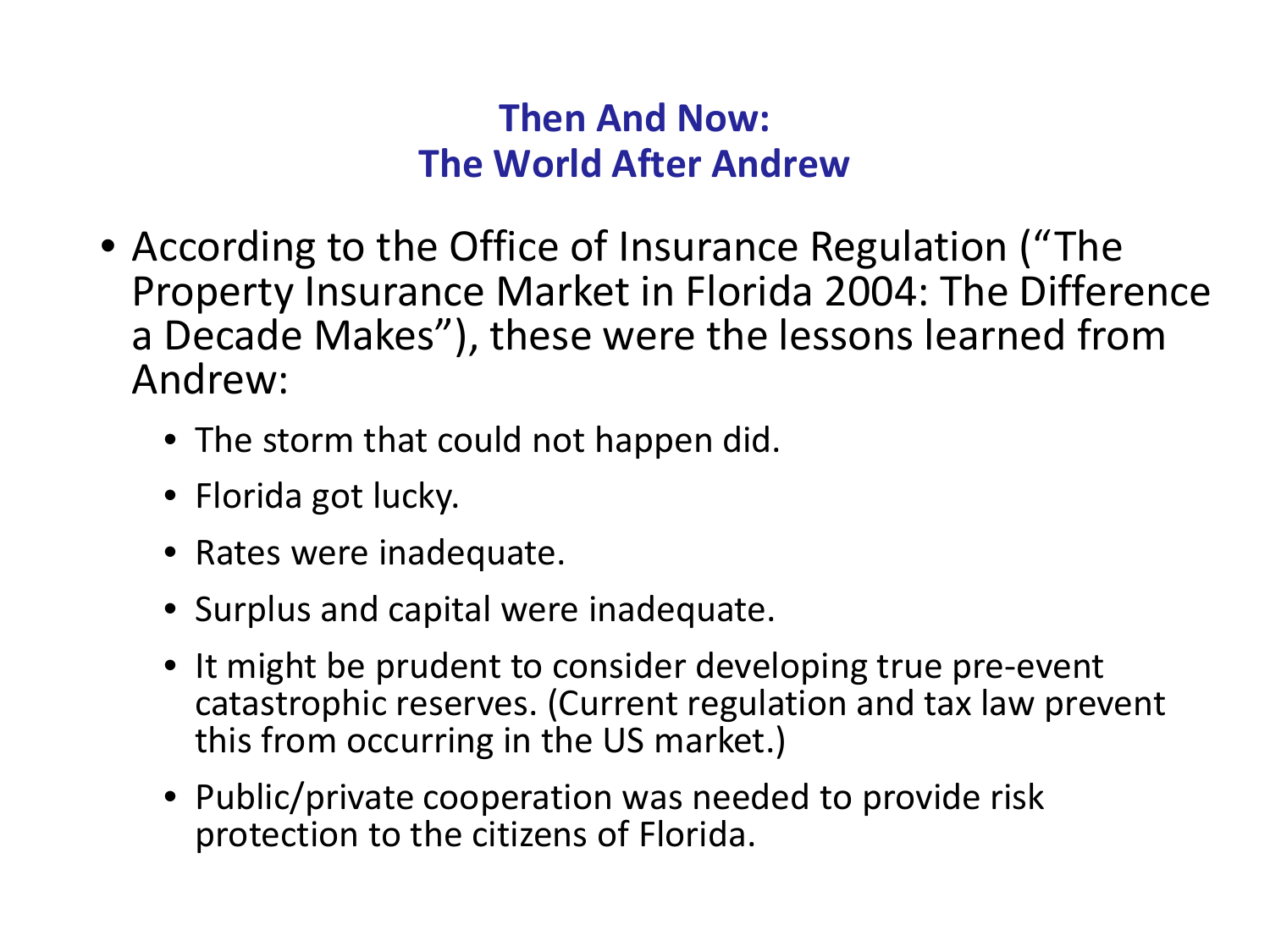- OIR's conclusion:
	- "With rates allowed to find more sustainable levels, with Citizens in place to provide insurance for those risks the private market would not underwrite, and with the FHCF in place to provide a level of catastrophic protection, the private market had largely stabilized by the end of 2003 and on into 2004."
- And:
	- "The 2004 [hurricane] season showed that the FHCF worked as it was intended. Even though it was designed to provide a layer of catastrophic protection in the event of the return of another Andrew-like hurricane, it worked well in the face of four, individually less powerful storms. The resulting issues of multiple limits and deductibles are being addressed, but the basic structure of the second layer of protection proved itself."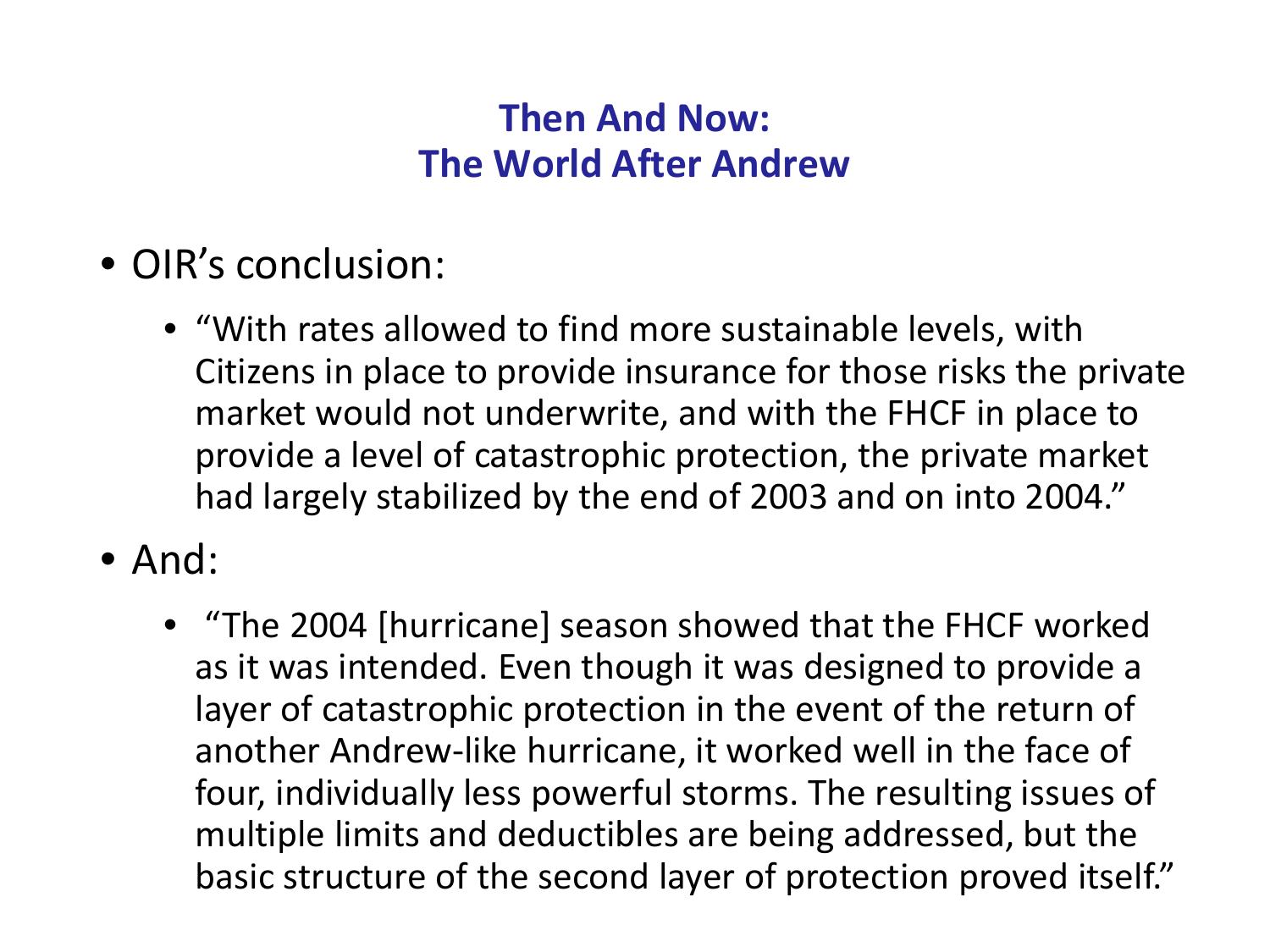- From the Report of the Task Force on Long-Term Solutions for Florida's Hurricane Insurance Market (2006):
	- "The FHCF fulfilled its purpose in the face of the 2004 hurricane season, as well as the 2005 hurricane season. The stability and availability of capital in the Florida Hurricane Catastrophe Fund has **served as the cornerstone for market recovery and as the catalyst for attracting new companies and additional new capital** to Florida."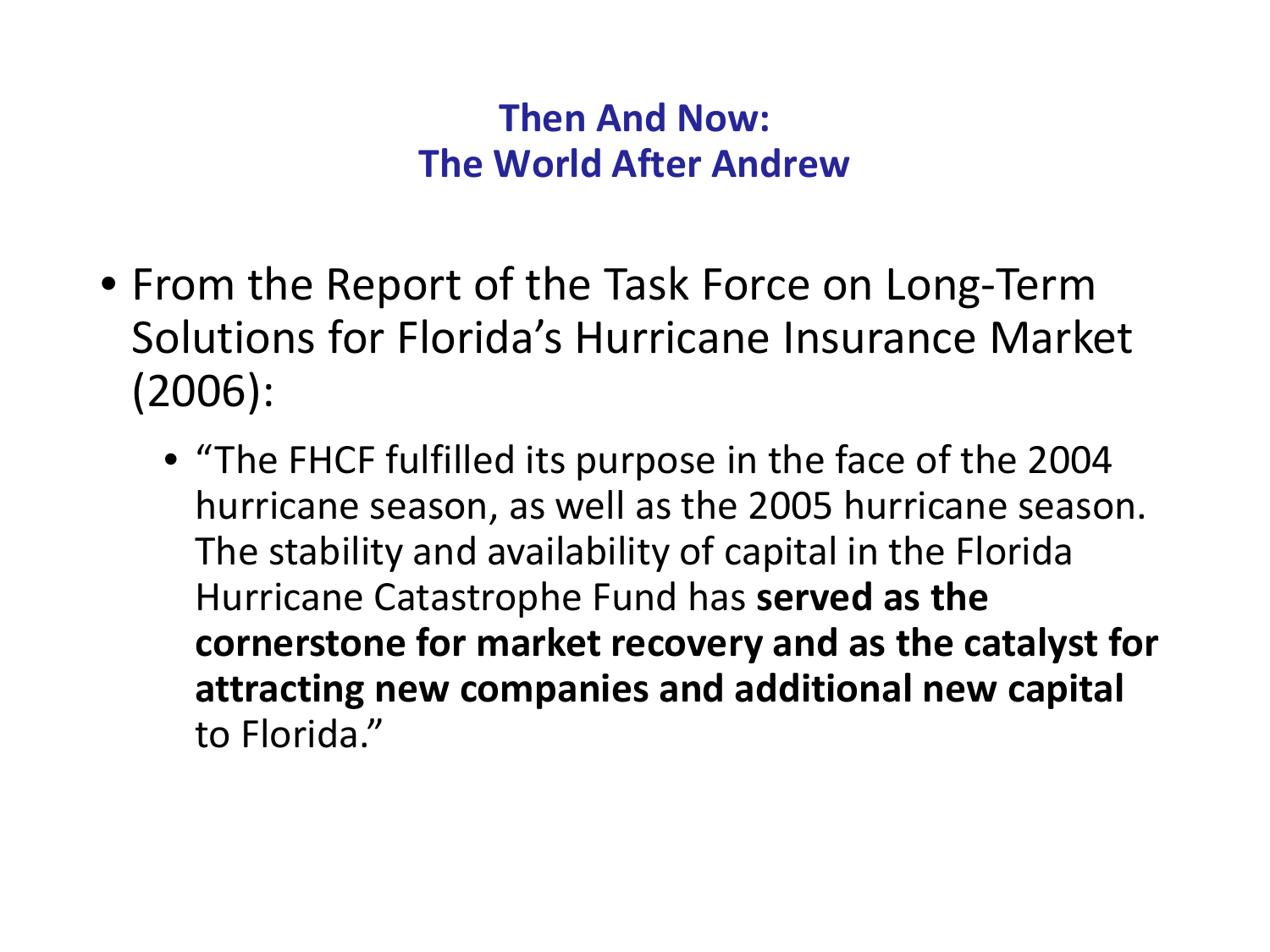#### **Then And Now: Today's Market**

- Today's Florida property insurance market looks very different from the market of the 1990's:
	- In 1995, the top 6 property insurers—all of which were major national companies—accounted for a combined market share of 66.5%. The two largest companies had market shares of 30.5% and 20.4%, respectively.
	- Today, the top 10 companies (including Citizens) account for a total market share of 51.6%. The largest single market share is 8.9%, and the bulk of the market consists of Florida-based companies and Florida subsidiaries of national companies.
	- According to an analysis from Citizens, as of September 30, 2017, Floridabased companies had a combined market share of 71% (measured by Total Insured Value).
		- Florida subsidiaries of national companies had an 11% share, Citizens had 5%, and others (including national companies) were responsible for the remaining 13%.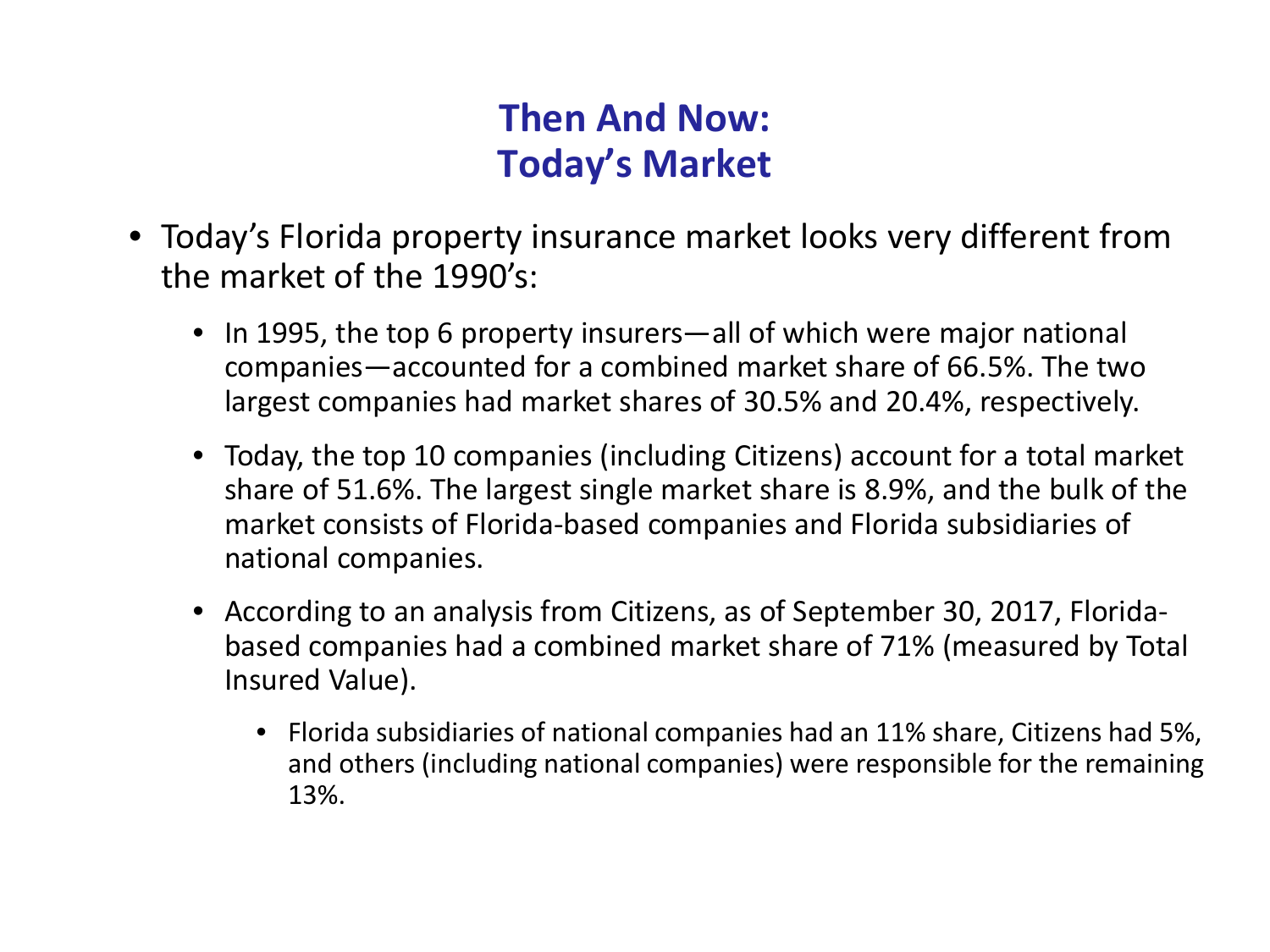#### **Then And Now: Today's Market**

- The size of the residual market is usually a good indicator of the health of the market generally.
	- At various times over the last 25 years, the number of policies in Citizens or its predecessors (the Florida Windstorm Underwriting Association and the Residential Property and Casualty Joint Underwriting Association) exceeded 1.5 million.
	- Today, Citizens has under 500,000 policies in force.
		- While aggressive and effective depopulation efforts have been directly responsible for the decline in policy count, successful depopulation could not have occurred in the context of a dysfunctional market.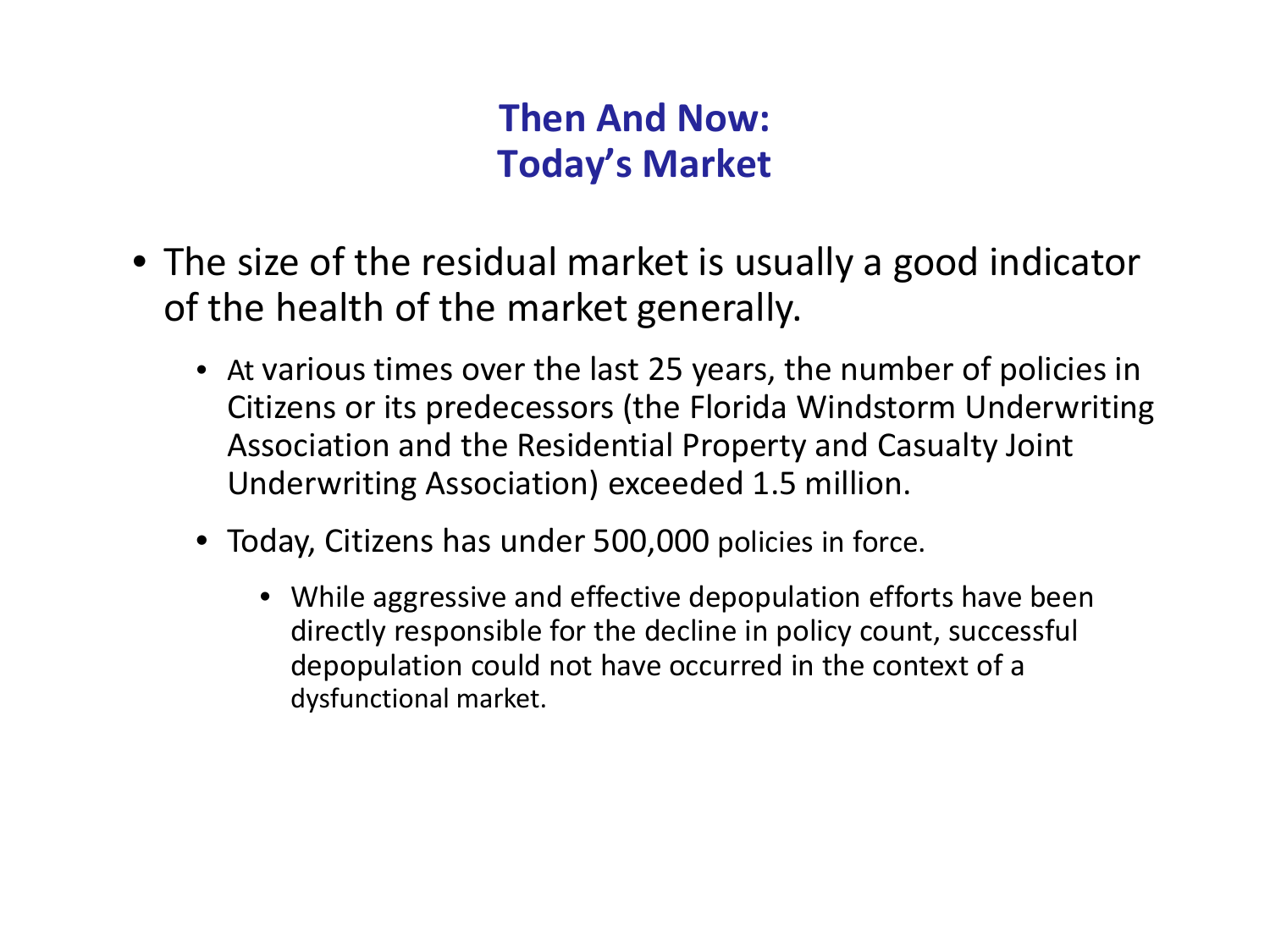#### **Then And Now: Florida's Vulnerability**

- Florida was, and remains, more vulnerable to hurricanes than any other state.
	- From NOAA's analysis of the most costly hurricanes in history, Florida is responsible for 8 of the top 20 (adjusting for inflation) or 7 of the top 20 (not adjusting for inflation).
	- NOAA currently estimates the total (insured and uninsured) cost of Hurricane Irma at \$50 billion, making it the 5<sup>th</sup> most costly on record.
		- Even so, Irma losses would have been dramatically higher had it made landfall along the Atlantic coast or further north on the Gulf coast.
	- Looking at the losses that historic storms would cause today,
		- A repeat of the 1926 Miami hurricane would result in \$80 billion of insured losses (\$160 billion total losses). This is nearly twice the amount projected for a repeat of Katrina.
		- A repeat of Andrew would result in \$42 billion of insured losses (\$84 billion total).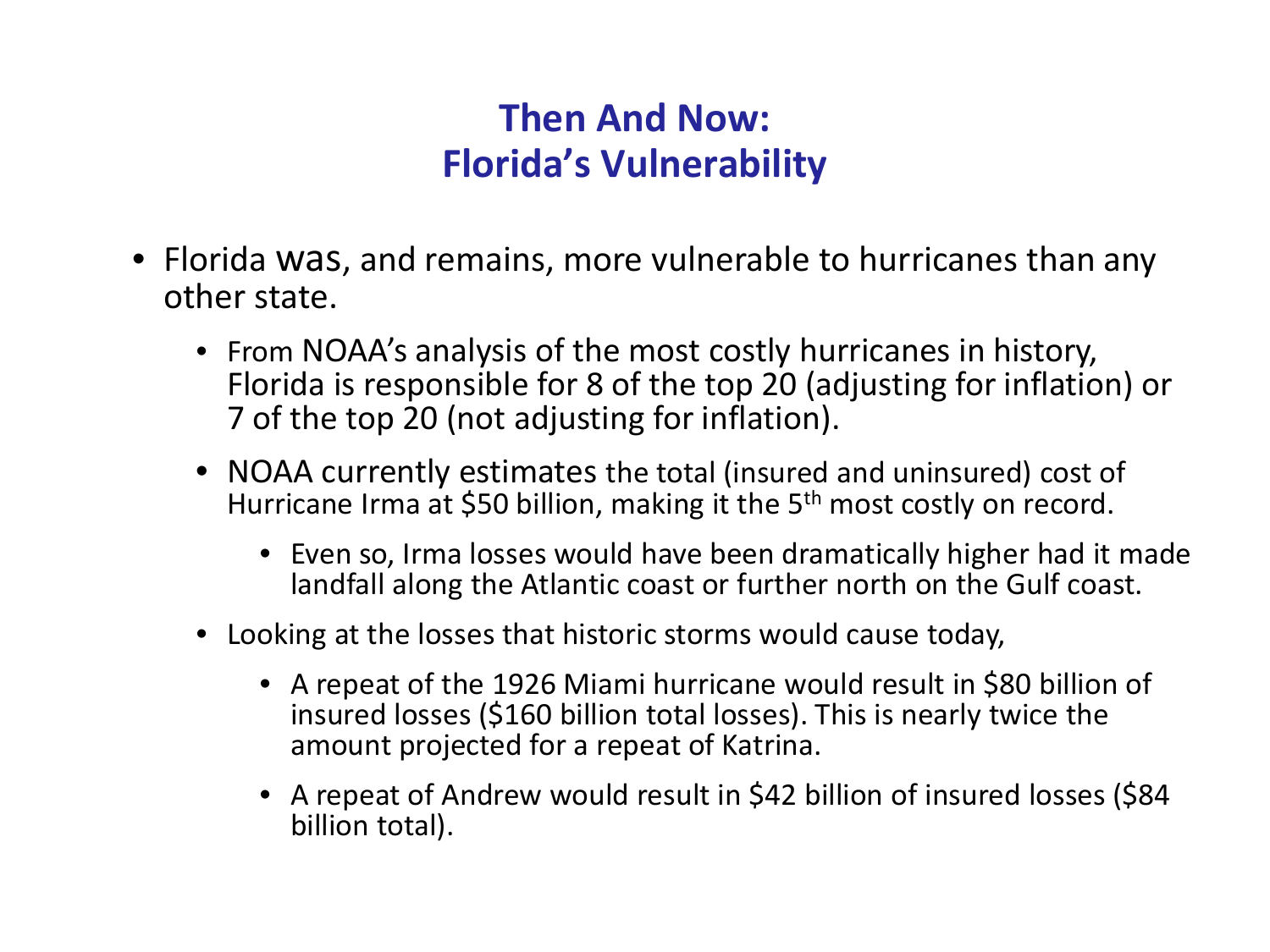#### **Then And Now: Florida's Vulnerability**

- Florida's population continues to grow in the state's most vulnerable areas.
	- Florida's population grew by 58.3% (or 7,546,071 persons) between the 1990 US Census and the official 2017 population estimate.
	- Although many areas experienced even faster growth, population growth in the state's most high-risk counties was significant.

| <b>County</b>     | Population (2017) | Growth since 1990 | Percent change |
|-------------------|-------------------|-------------------|----------------|
| <b>Miami-Dade</b> | 2,743,095         | 805,901           | 41.6%          |
| <b>Broward</b>    | 1,873,970         | 618,439           | 49.3%          |
| <b>Palm Beach</b> | 1,414,144         | 550,641           | 63.8%          |
| <b>Lee</b>        | 698,468           | 353,355           | 108.4%         |
| <b>Collier</b>    | 357,470           | 205,371           | 135.0%         |
| <b>Charlotte</b>  | 172,720           | 61,745            | 55.6%          |
| <b>Monroe</b>     | 76,889            | (1, 135)          | $-1.5%$        |
| 7-county total    | 7,336,756         | 2,604,317         | 55.0%          |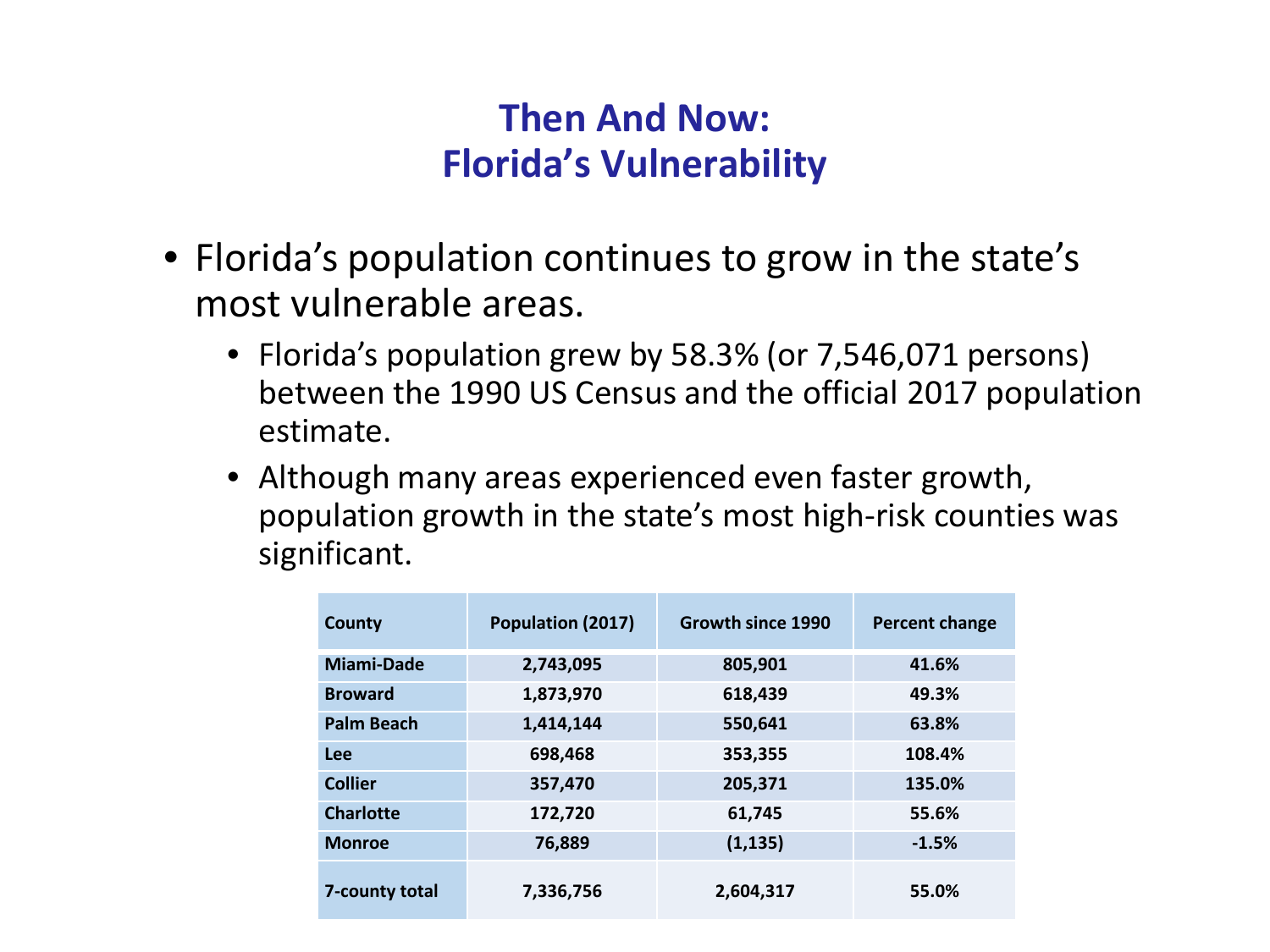#### **Recent Activities:**

- 2018 Exposure Examination Planning Meeting
- Loss Reimbursement Examination Program Meetings
- SBA Quarterly Risk & Compliance Meeting
- Monthly Exam Meetings
- Weekly *WIRE* Planning Meetings

### **Upcoming Activities:**

- 18<sup>th</sup> Annual FHCF Participating Insurers Workshop, Orlando, Florida June 5 & 6, 2018
- SBA/Cabinet Meeting Approval of 2018 Premium Formula and to file Rule 19-8.028 for notice and adoption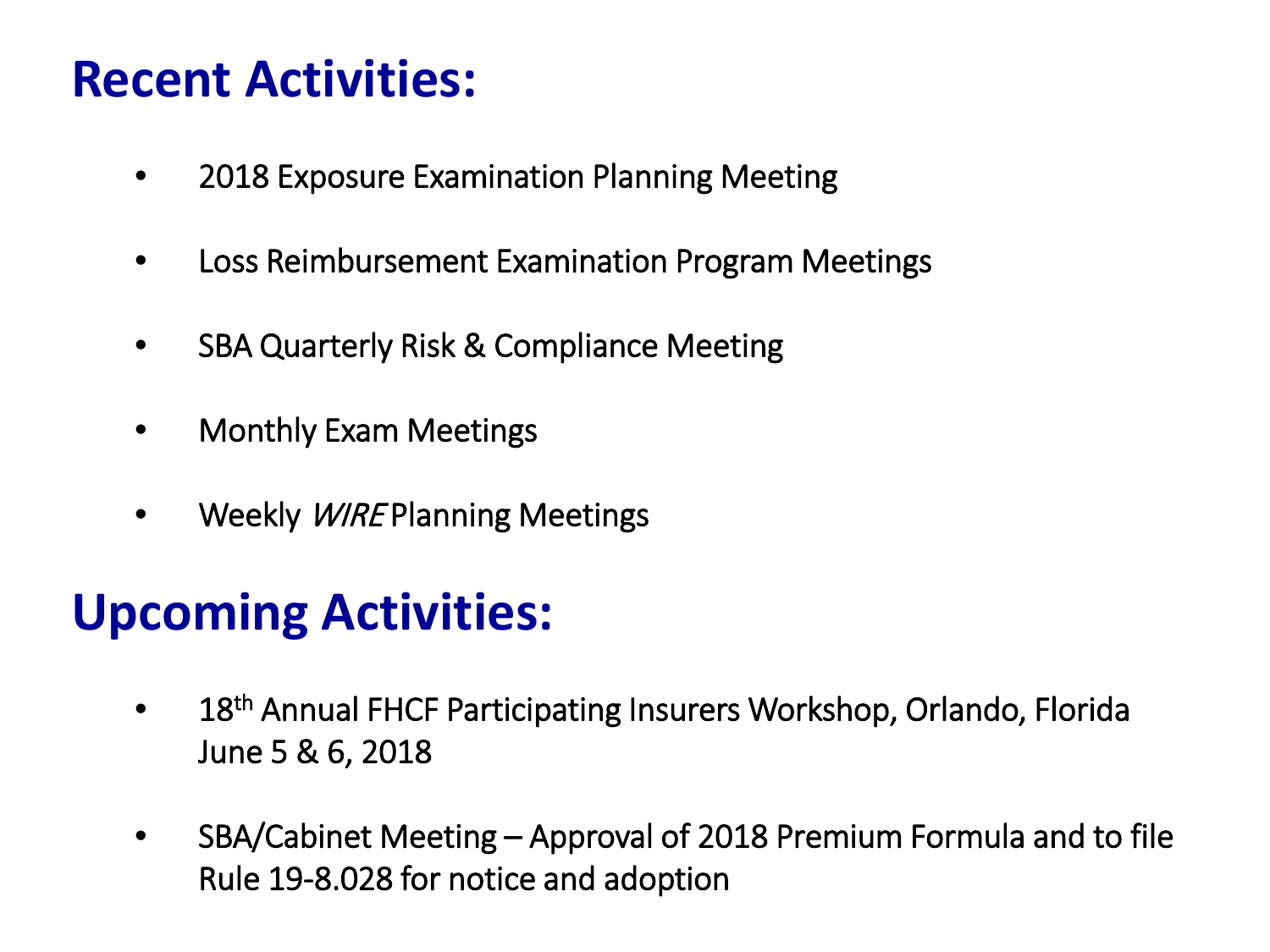#### **7. Schedule & Agenda for Next Meeting** *-- Anne Bert*

• July 9, 2018, 1:30 p.m. ET

Tentative conference call meeting to be held if a rule hearing on Rule 19-8.028, Reimbursement Premium Formula, is timely requested to review comments made at the rule hearing

- August/September (Conference Call) Request approval to file Rule 19-8.010, Reimbursement Contract, for Notice of Proposed Rulemaking – Date and time to be determined
- October Presentation and approval of the October 2018 Claims Paying Capacity Estimates – Date and time to be determined